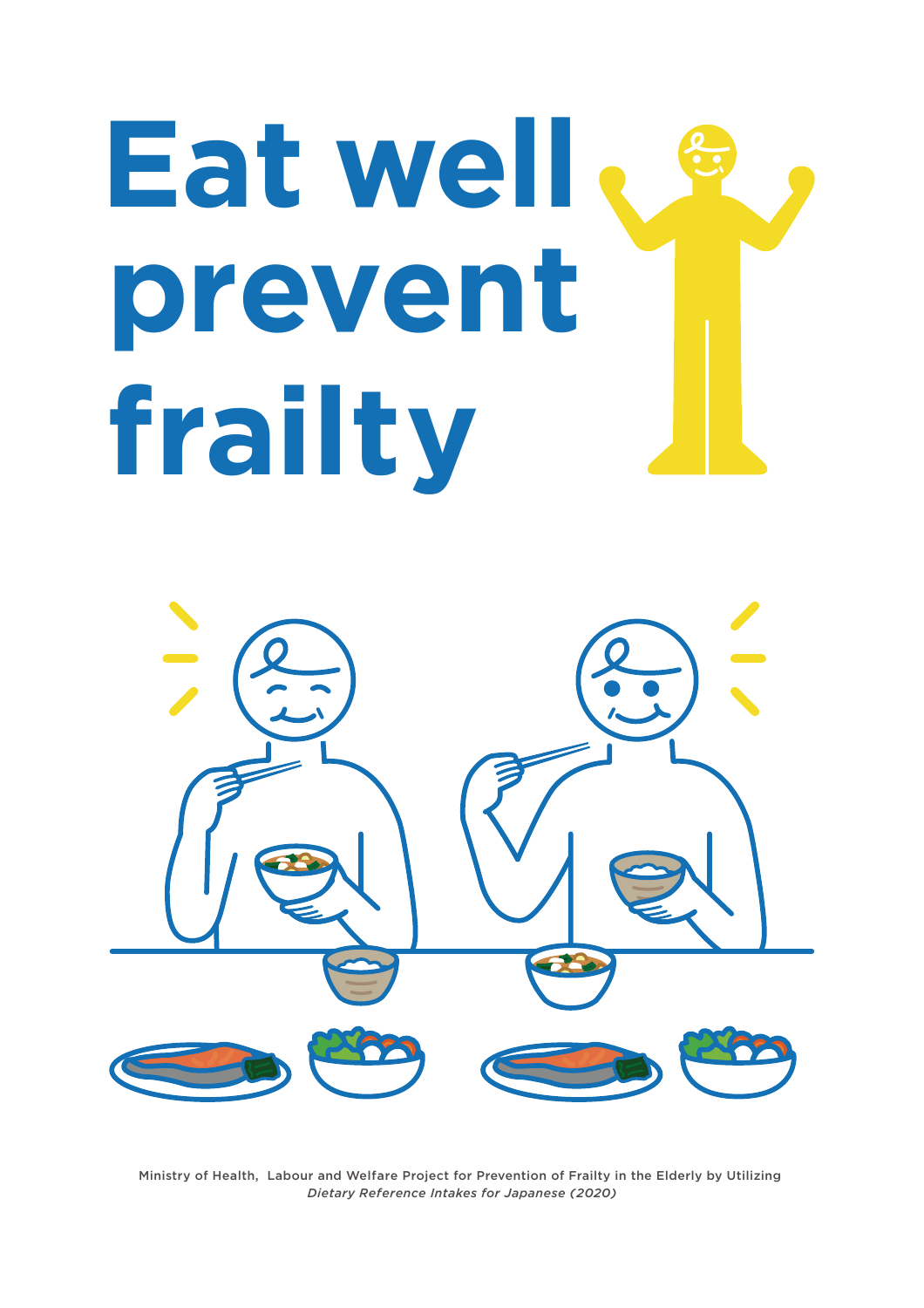

\*Frailty is positioned as a pre-disability (pre-care dependency) stage of a condition that requires nursing care, but refers to patients in a high-risk situation that can lead to various health disorders, including disability and mortality. Such patients are not only physically vulnerable, they also tend to suffer from a multitude of problems, such as mental, psychological, and social vulnerabilities.

 *Clinical Guide for Frailty 2018,* (The Japan Geriatrics Society and the National Center for Geriatrics and Gerontology, 2018)

the indicators **Fatigue and listlessness Some of of frailty** 

- Loss of appetite
- without reason
- Unintentional weight loss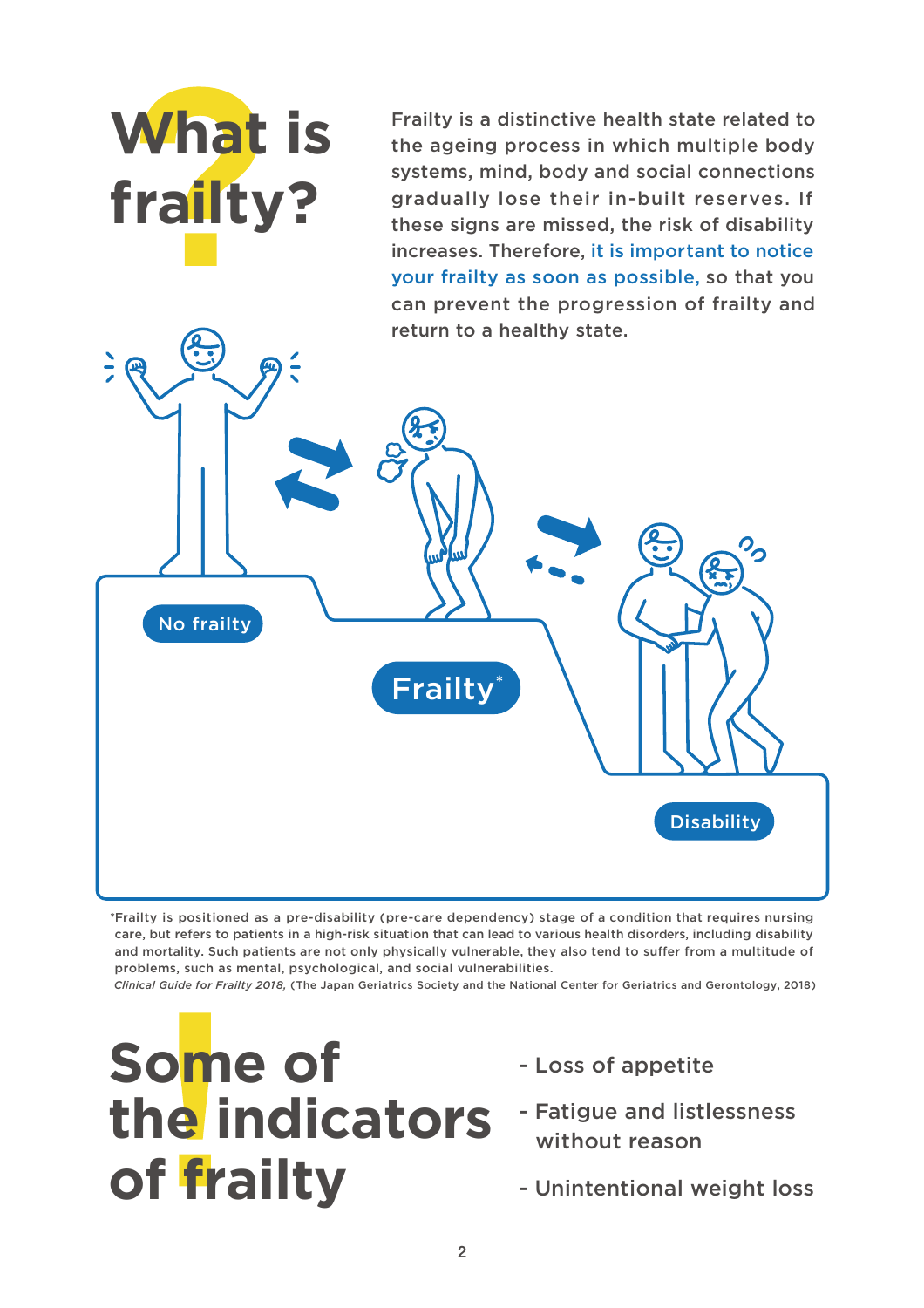

Check regularly until on the left.

| <b>Health</b><br>condition          | Q1         | What is your current state of health?                                                                                                      | Good<br><b>Somewhat</b><br>good<br><b>Normal</b> | Not so<br>good<br><b>Bad</b>                    |
|-------------------------------------|------------|--------------------------------------------------------------------------------------------------------------------------------------------|--------------------------------------------------|-------------------------------------------------|
| <b>Mental</b><br>health             | Q2         | Are you satisfied with your daily life?                                                                                                    | <b>Satisfied</b><br><b>Somewhat</b><br>satisfied | Somewhat<br>dissatisfied<br><b>Dissatisfied</b> |
| <b>Eating</b><br>habits             | Q3         | Do you eat three meals a day regularly?                                                                                                    | Yes                                              | <b>No</b>                                       |
| Oral<br>function                    | Q4         | Has it become difficult to eat hard foods<br>compared to six months ago?<br>Hard foods : dried shredded squid, pickled daikon takuan, etc. | <b>No</b>                                        | <b>Yes</b>                                      |
|                                     | Q5         | Do you choke when drinking water or soups?                                                                                                 | <b>No</b>                                        | <b>Yes</b>                                      |
| Weight<br>change                    | Q6         | Have you lost more than 2 to 3 kg over<br>a period of six months?                                                                          | <b>No</b>                                        | <b>Yes</b>                                      |
| <b>Exercise</b><br>and<br>falling   | Q7         | Does it feel like you walk slower than before?                                                                                             | <b>No</b>                                        | <b>Yes</b>                                      |
|                                     | Q8         | Have you experienced a fall over the last year?                                                                                            | <b>No</b>                                        | <b>Yes</b>                                      |
|                                     | Q9         | Do you exercise, such as walking,<br>at least once a week?                                                                                 | <b>Yes</b>                                       | <b>No</b>                                       |
| <b>Cognitive</b><br><b>function</b> | Q10        | Has anyone around you mentioned that you<br>have a tendency to forget things, such as<br>repeating the same question?                      | <b>No</b>                                        | <b>Yes</b>                                      |
|                                     | <b>Q11</b> | Do you ever lose track of the day of the month?                                                                                            | No.                                              | <b>Yes</b>                                      |
| <b>Smoking</b>                      |            | Q12 Do you smoke?                                                                                                                          | <b>No</b><br>I quit                              | <b>Yes</b>                                      |
| <b>Social</b><br>participation      | <b>Q13</b> | Do you go out at least once a week?                                                                                                        | <b>Yes</b>                                       | <b>No</b>                                       |
|                                     | Q14        | Do you usually interact with your family or friends?                                                                                       | <b>Yes</b>                                       | <b>No</b>                                       |
| <b>Social</b><br>support            | Q15        | Do you have someone nearby whom<br>you can talk to if you are not feeling well?                                                            | <b>Yes</b>                                       | <b>No</b>                                       |

Source : *Guidelines for Healthcare Project Based on Characteristics of the Elderly 2nd Edition,* Ministry of Health, Labor and Welfare (October 2019)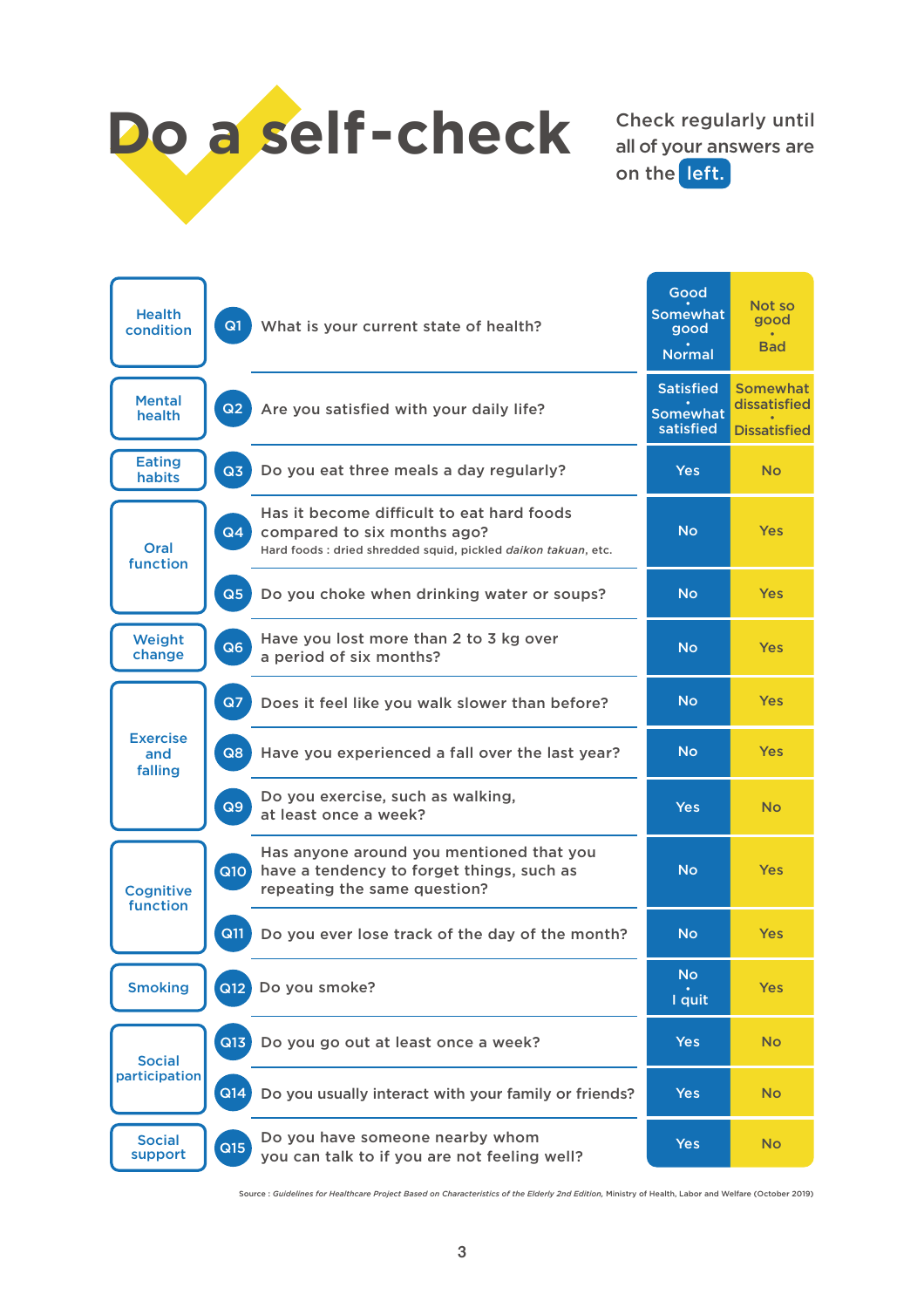### **From preventing metabolic syndrome to preventing frailty Beware of weight loss**

Weight loss in late-life is associated with an increased risk of mortality compared to obesity. Weight loss at 65 or older may mean that you should switch from preventing metabolic syndrome to preventing frailty. \*Start by consulting with your family doctor.

#### Check your physique based on your height and weight

(E.g.) The  $\star$  represents a man who is 166-cm tall and weighs 56kg. This person's BMI is lower than 21.5 kg/m<sup>2</sup>, so they should be careful of frailty particularly.



If you have a BMI of under 21.5kg/m<sup>2</sup>, or have recently lost weight, you should be particularly careful. Even if this does not apply to you, you are still prone to frailty as you become older.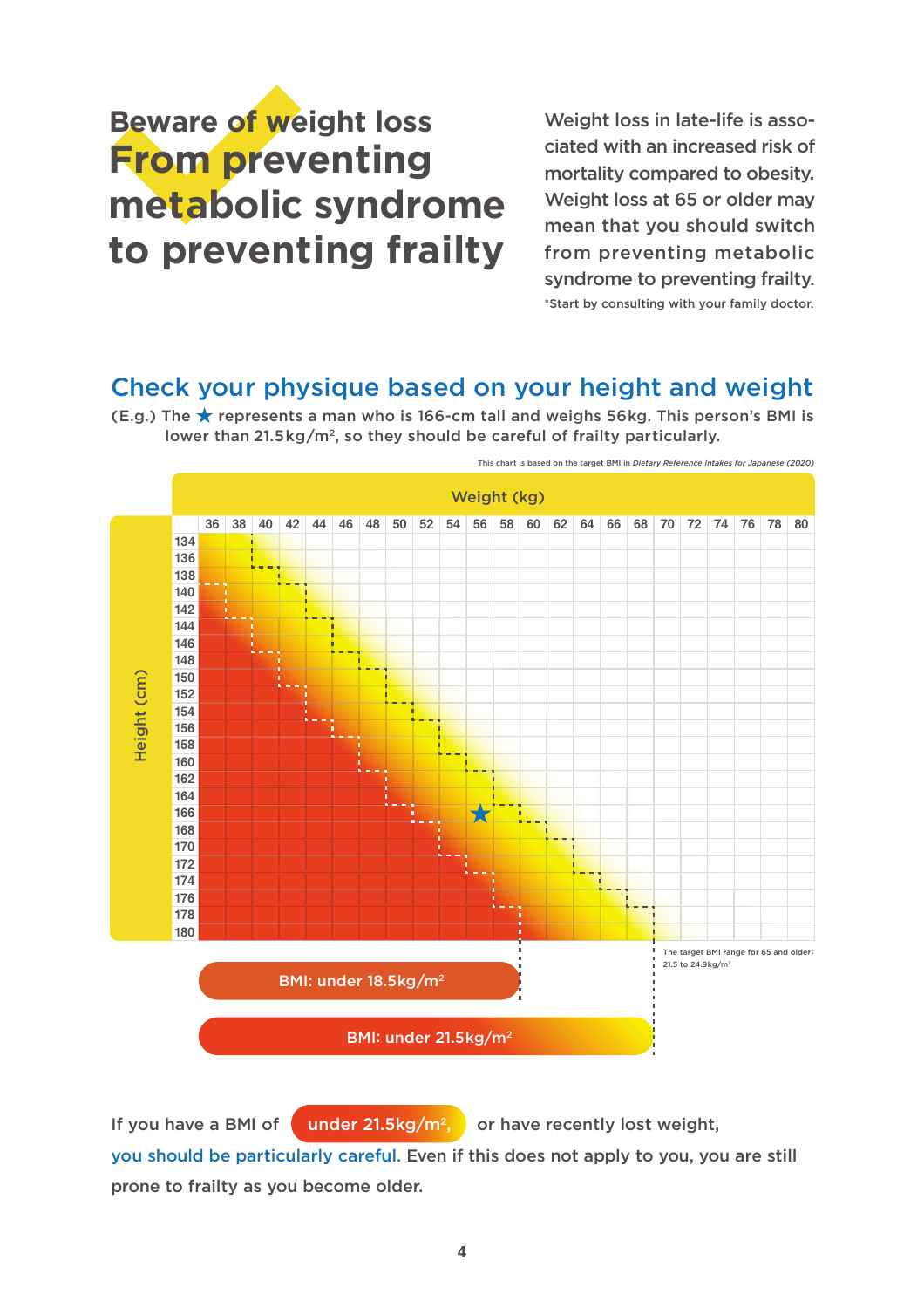### **Three keys to frailty prevention**

Frailty prevention is associated with daily habits. Review your lifestyle and optimize your nutrition, physical activity and social participation, so that you can live a life full of vitality.

## **Nutrition**

#### Better eating habits

Eating is the source of vitality. Strive to eat three well-balanced meals a day. Also, you should pay attention to health of your mouth (oral cavity care).

> **Frailty prevention**

Physical activity not only increases muscle mass, it also affects your appetite and mind. Strive to move your body 10 minutes more than you do now.



#### **Physical activity Social participation**

Walking, stretching, etc.  $\|\cdot\|$  Hobbies, volunteer work, employment, etc.

> Going out to engage in a hobby or volunteer work is effective for preventing frailty. Try to find activities best suited for you.

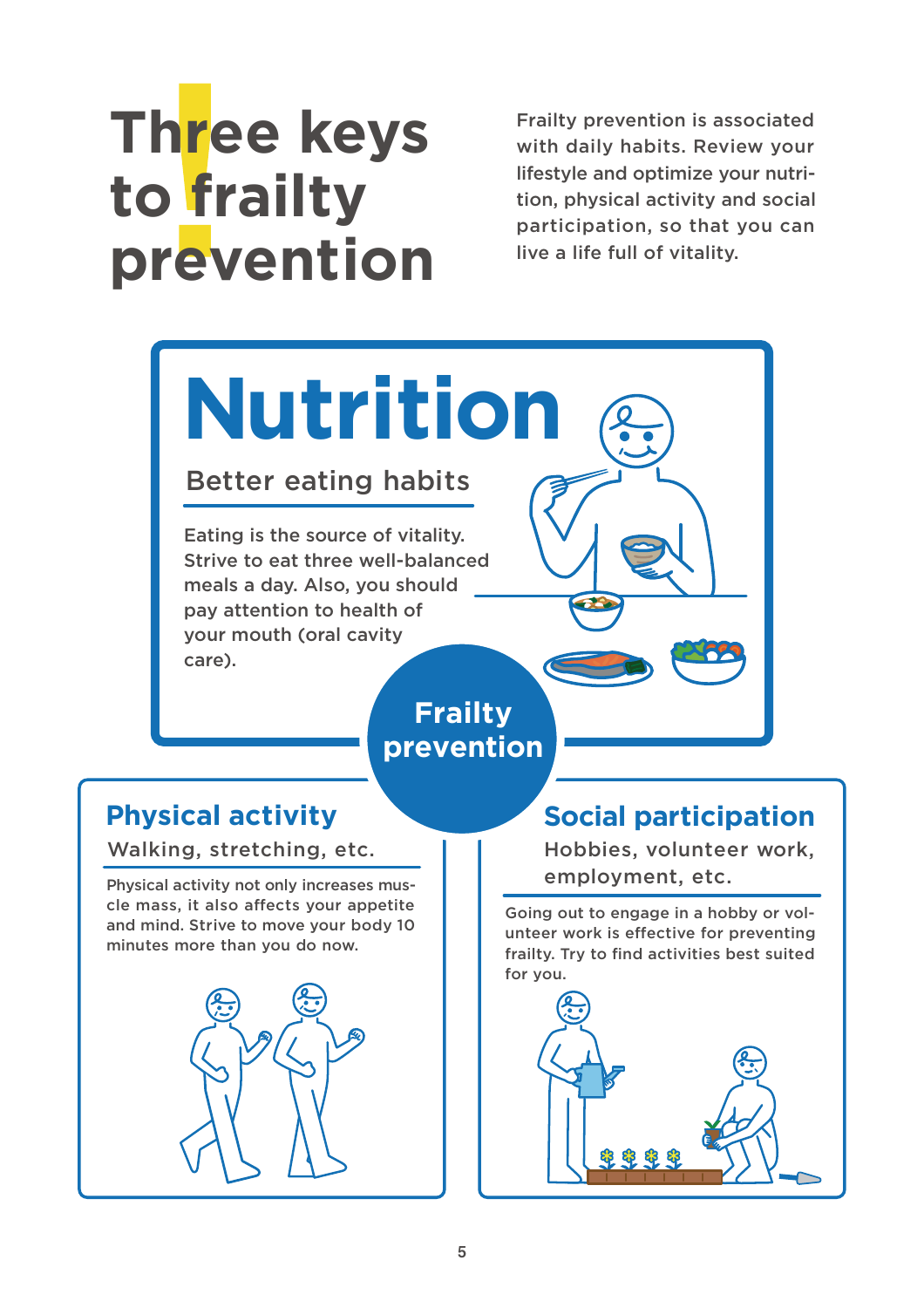### **How to eat to prevent frailty**

Eating a variety of foods and dishes is important to take essential nutrients in a comprehensive manner.



Each food contains a variety of nutrients. Eating a variety of foods enables you to take the essential nutrients omnivorously.

#### – When you are tired of cooking, take advantage of commercially prepared meals or food products in cans and retort packages. – Delivered lunches (*bentos*) are convenient for obtaining a balanced combination of staple, main and side dishes. Hints for eating well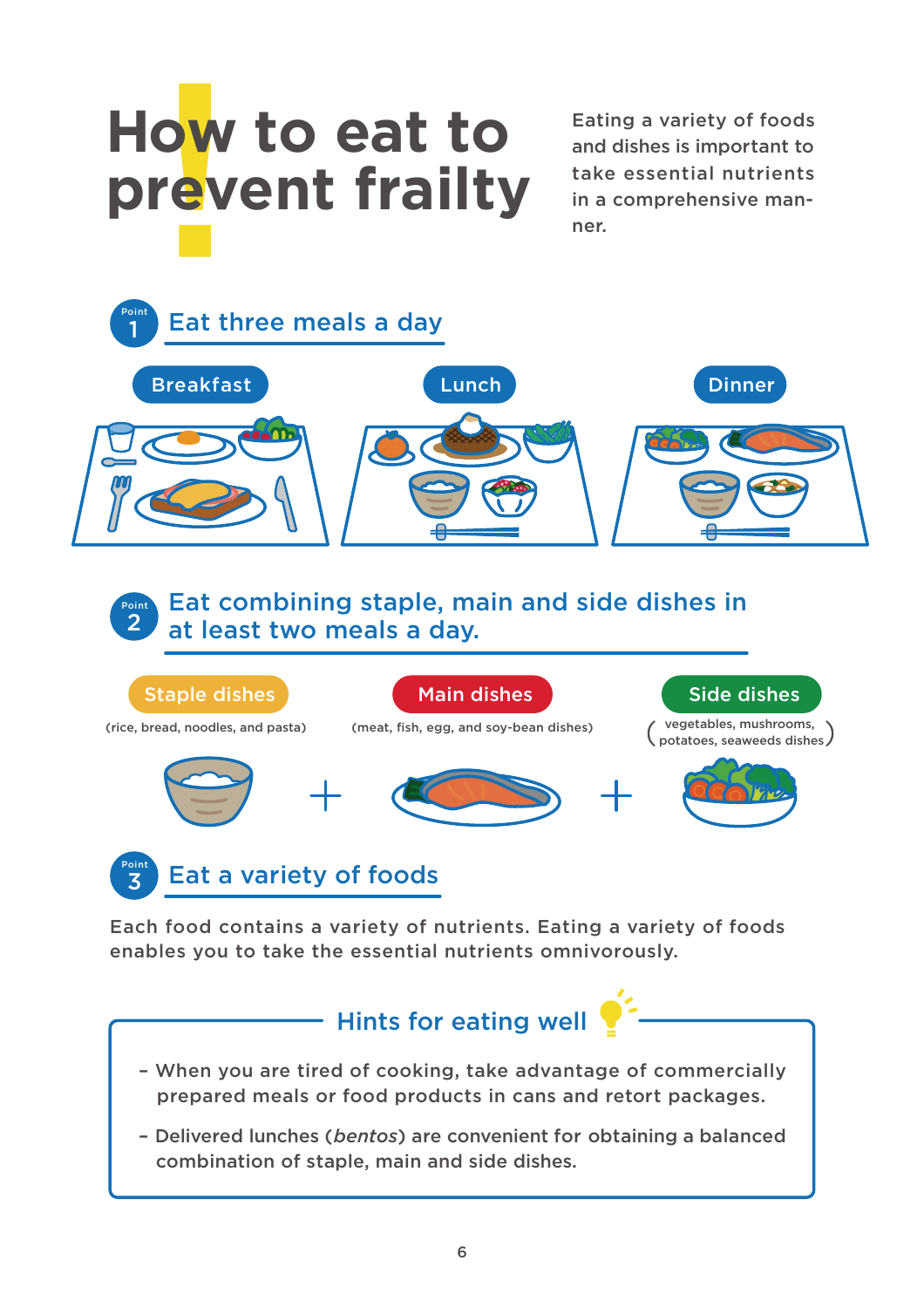#### Meal composition (E.g.) composition of dinner



#### Make a conscientious effort to eat foods that contain protein

Reduced protein intake tends to decrease skeletal muscle mass. Moreover, muscle protein synthesis is blunted with age, so it is important for the elderly to eat more foods that contain protein.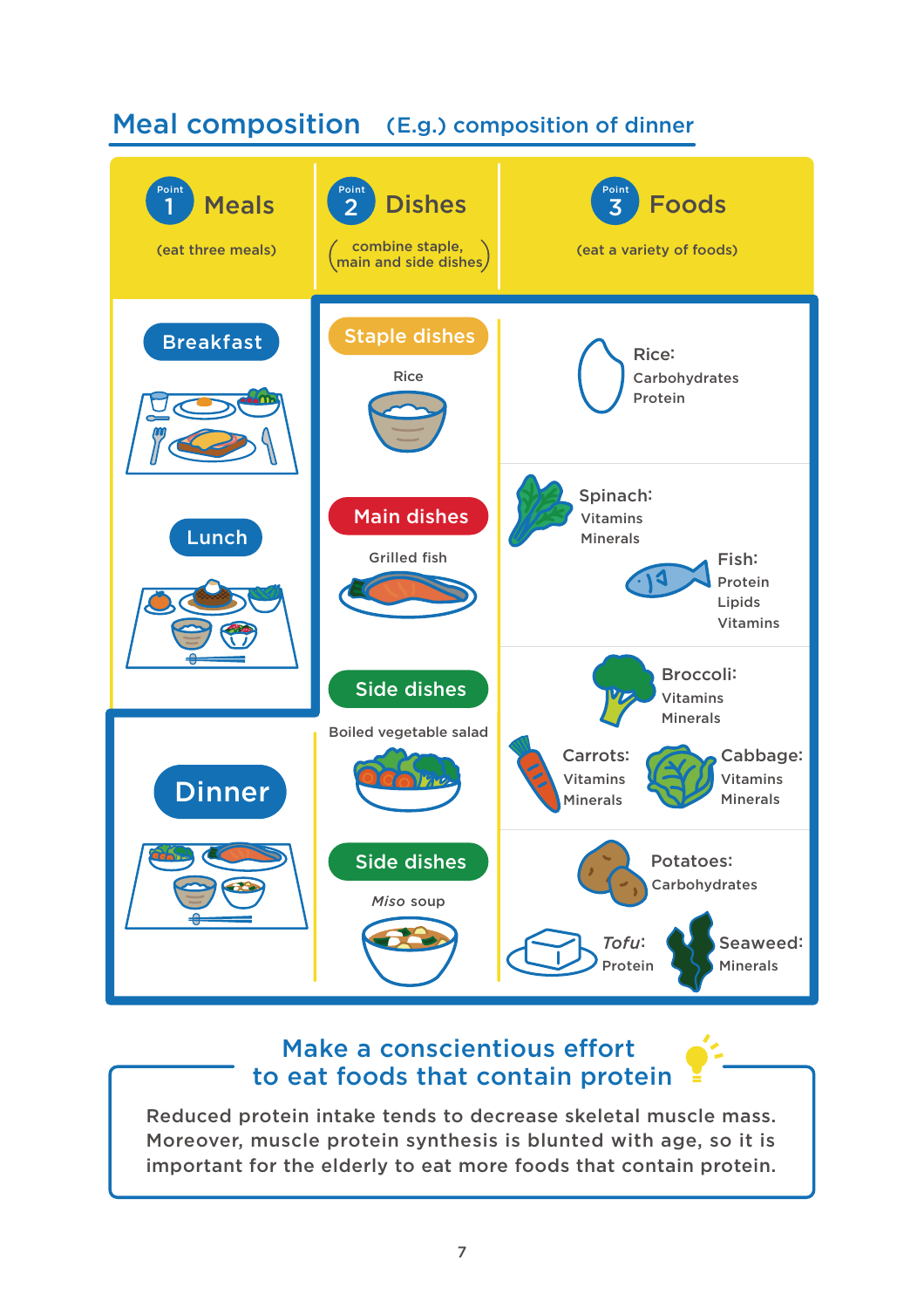### **Do you get enough protein?**

Do you get the required amount of protein daily? Let's confirm how much protein you should get by age and levels of activity.

#### $Check(1)$

You spend

Start by circling your daily level of activity.

day sitting

most of the

You spend a lot of time sitting or you do house -work, commute to office, go shopping, and do light sports, etc. Low Your Second Moderate Work, Commute to OI<sup>-</sup> High

You often move, stand at work and do sports activity.



Select your age group and sex below, then circle the icon for the level of activity you selected at check  $(1)$ . Your target protein intake is indicated on the right of icon you select.

(E.g.) If you are a male aged 65-74 with a moderate level of activity, your target protein intake is 90-120g a day.



\*Protein target is a reference value based on calculations using the reference body size, for Japanese. The reference body size is shown below: Men : 65-74 years (height 165.2 cm, weight 65.0 kg), and 75 years and older (height 160.8 cm, weight 59.6 kg) Women : 65-74 years (height 152.0 cm, weight 52.1 kg), and 75 years and older (height 148.0 cm, weight 48.8 kg)

\*If you have decreased kidney function or other health concerns, consult with your family doctor.

To find out more about target protein, or have problems with your diet, consult with a registered dietitian at the health center in your community.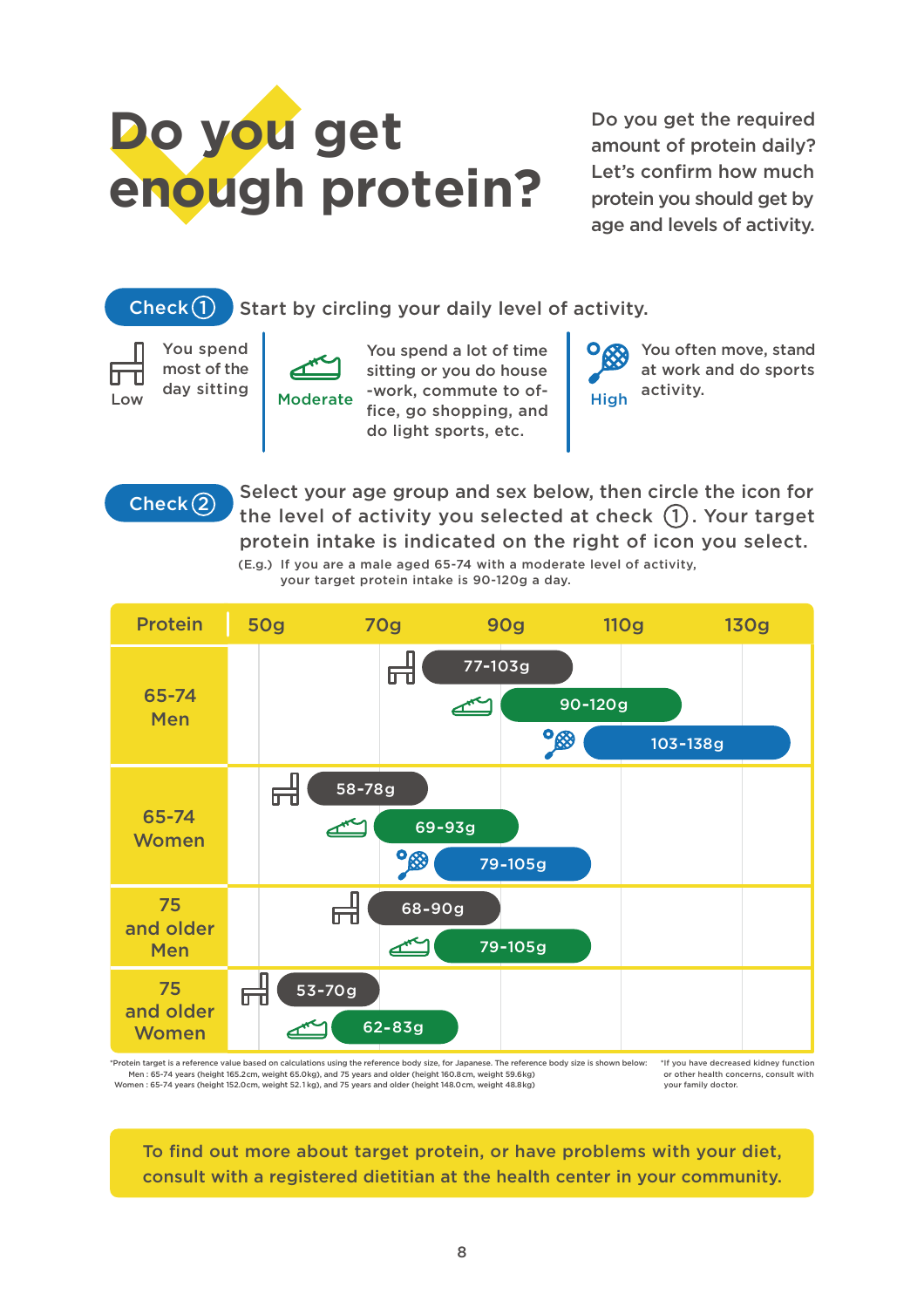

Write down the foods you ate yesterday and calculate the amount of protein.

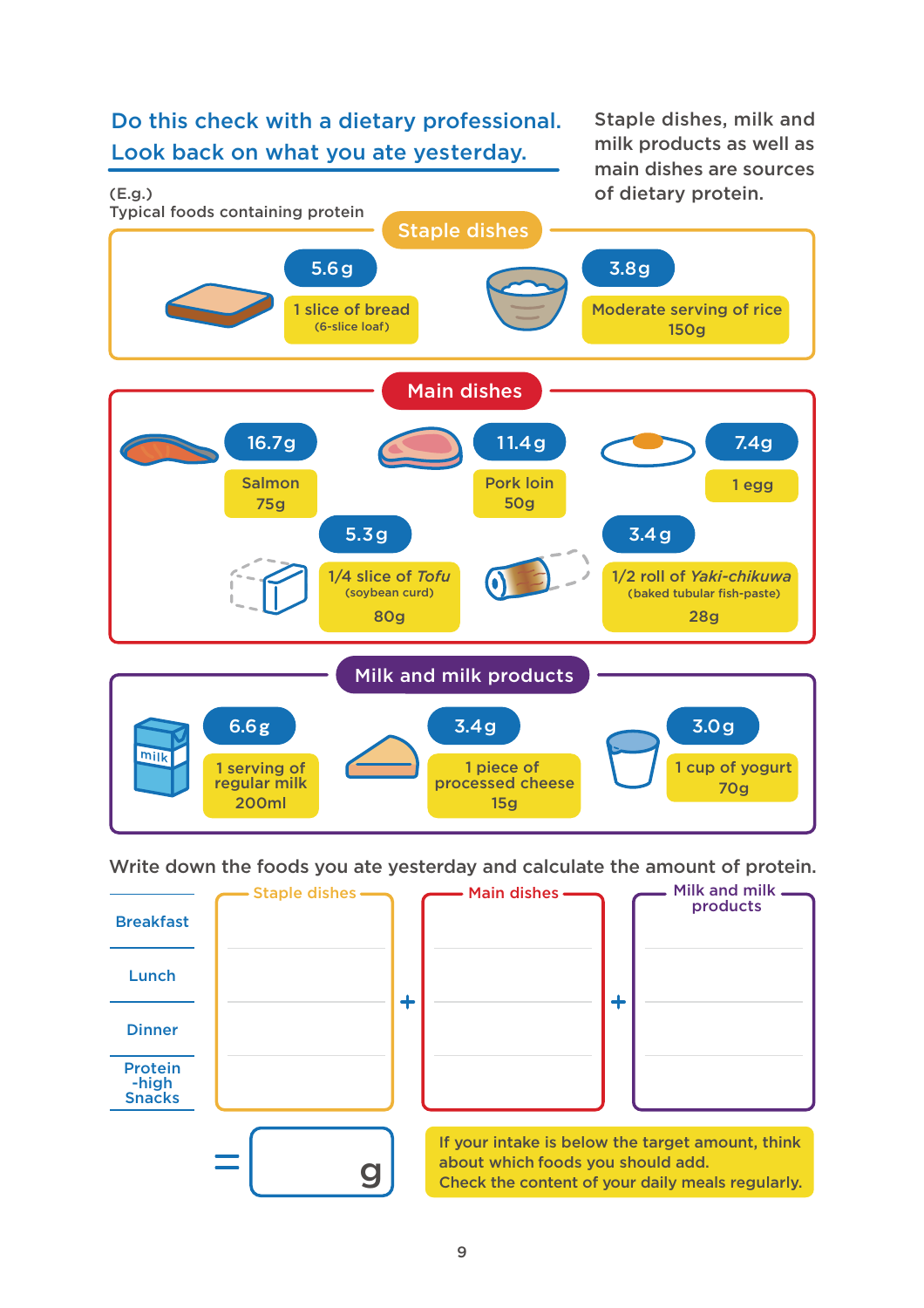### **To easily increase your consumption of protein**

You can easily compensate for protein in your usual diet by adding  $(+)$  or substituting  $\circlearrowleft$ ) foods rich in protein.



\*If you have decreased kidney function or other health concerns, consult with your family doctor.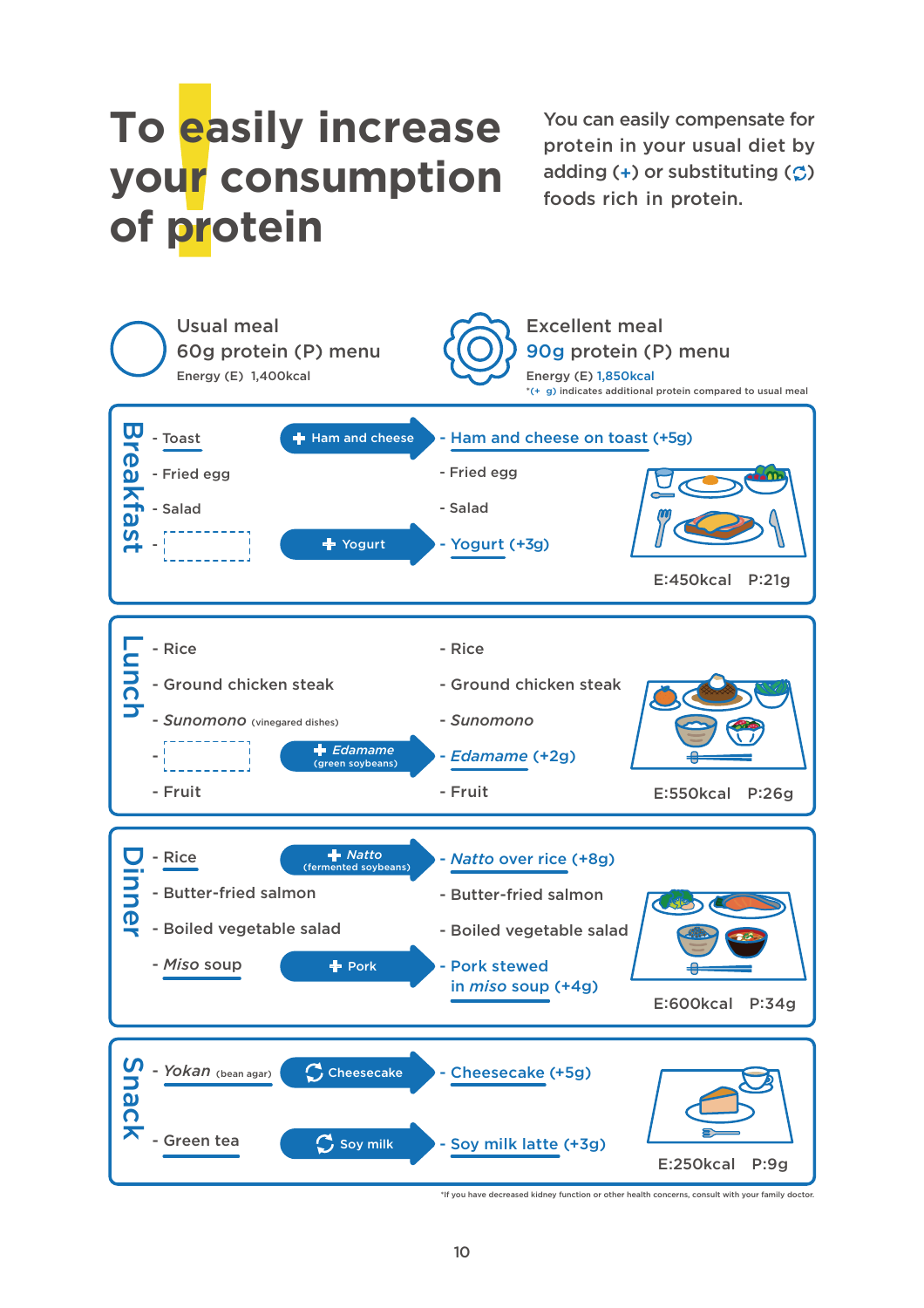#### Ideas for consuming protein

- Add soy milk at coffee time to make a soy latte.
- Choose protein-high snacks such as yogurt.
- Keep handy entrees such as canned and frozen foods for a quick extra dish.
- When eating *bentos* or dining out, try to consume protein from various foods by ordering meals with various main and side dishes.



## **Extra steps to prevent frailty**

#### Eat hard foods to chew well

To maintain your chewing abilities, try to eat hard foods such as root crops. Have your mouth examined regularly.

#### Eat meals with family and friends

Eating in an enjoyable atmosphere stimulates your appetite. While eat -ing, enjoy talk with family, friends, or other people in your community.